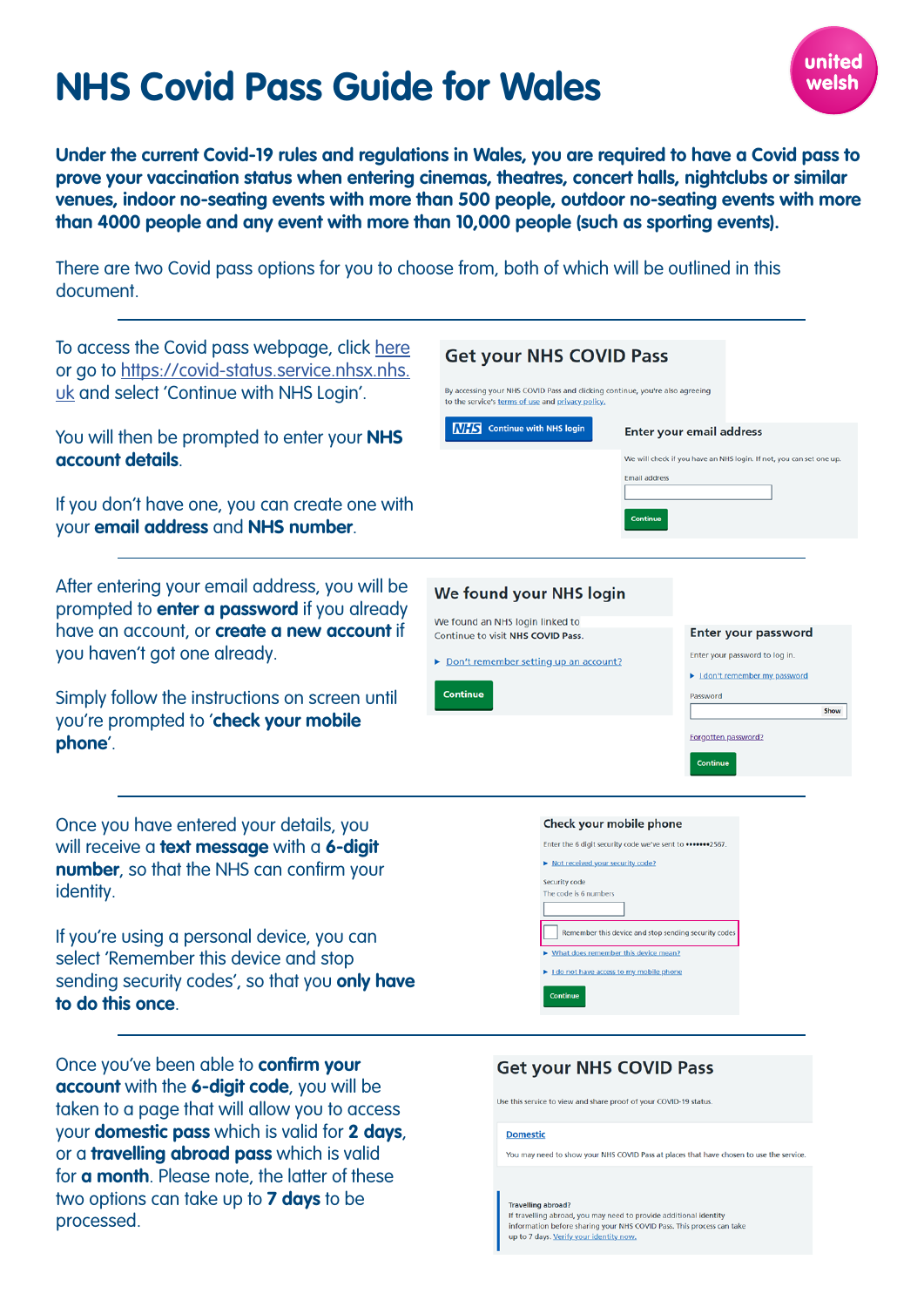Selecting '**Domestic**' will take you to this page. At Date of birth: the top will be your **name** and **date of birth**. Your NHS COVID Pass expire eo no 1 assempin<br>er 2021 at 8.39ar You will see the **date** your QR code is valid until, the QR code itself (please note, there will not be a large X across yours), a **validity status**, and options to either **download a PDF** copy or **receive an offline copy by email**. These are great options if you don't want to log into the **O** Valid Covid pass site every time you need to enter an appropriate venue. For iPhone users, it is d PDF copy recommended that you use the email option. eive an offline copy by emai

When **entering a venue** that requires your Covid pass, there will be a member of staff at the door who will need to **scan the QR code** with a mobile device. Ensure than the QR code is **fully visible** on your screen, and that your **screen brightness is turned up**.

| To access the travelling abroad pass, you will<br>need to enter a few more details to confirm<br>your identity.                                                                             | <b>Get your NHS COVID Pass</b><br>Use this service to view and share proof of your COVID-19 status.                                                                                                                                                                                                                                                                                                                      |  |  |
|---------------------------------------------------------------------------------------------------------------------------------------------------------------------------------------------|--------------------------------------------------------------------------------------------------------------------------------------------------------------------------------------------------------------------------------------------------------------------------------------------------------------------------------------------------------------------------------------------------------------------------|--|--|
| This will include <b>uploading a photo</b> of one of<br>your forms of identification, but don't worry! The<br>NHS site is incredibly safe, and the image will<br>not be shared with anyone. | <b>Domestic</b><br>You may need to show your NHS COVID Pass at places that have chosen to use the service.<br><b>Travelling abroad?</b><br>If travelling abroad, you may need to provide additional identity<br>information before sharing your NHS COVID Pass. This process can take<br>up to 7 days Verify your identity now.                                                                                          |  |  |
| Your information will appear in the section that<br>we've highlighted.<br>If your details are all correct, select 'Yes, these<br>are my details' and then 'continue'.                       | <b>Confirm your details</b><br>We found this NHS record using the information you gave us.<br><b>Name</b><br>Date of birth<br><b>NHS</b> number<br>Are these your details?<br>Yes, these are my details<br>No, these are not my details<br>These are my details but some are wrong<br><b>Continue</b>                                                                                                                    |  |  |
| You will be taken to this page, where you can<br>see the <b>options</b> for which forms of identification<br>you can use to <b>prove your identity</b> .                                    | How to prove who you are<br>You will need 1 of the following types of photo I.D:<br>• passport<br>• UK driving licence (full or provisional)<br>• European driving licence (full)<br>· European national identity card<br>We will help you send a photo of your I.D. online, to prove who<br>you are.<br>How to prove who you are without sending a photo of your I.D.<br><b>Chairman About IN</b> Accountable and their |  |  |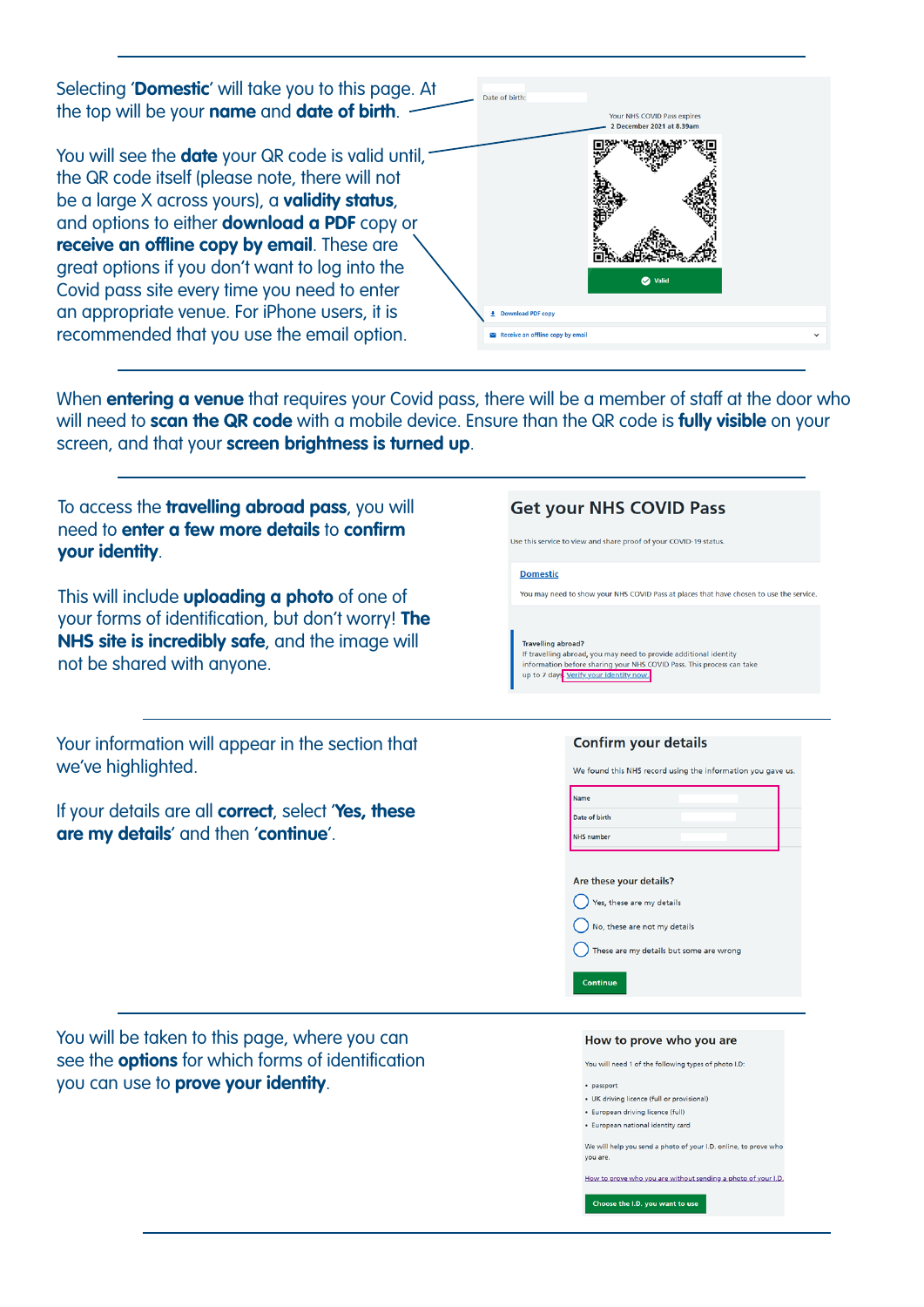Click through to the next page and **select the ID**  you wish to use from the list. It is recommended that you use either a **passport** or a **driving license** for speed and ease of use.

Once you've selected which form of ID you wish to use, select **continue**. You will then be taken to a screen from which you'll be asked to **upload the photo you've taken**.

| Step 1 of 2                                                          |  |  |
|----------------------------------------------------------------------|--|--|
| Send a photo of your I.D.                                            |  |  |
|                                                                      |  |  |
| Choose the I.D. you want to use                                      |  |  |
| Passport                                                             |  |  |
| UK driving licence (full or provisional)                             |  |  |
| European driving licence (full)                                      |  |  |
| You will need to send 2 photos - 1 of the front and 1 of the<br>back |  |  |
| European national identity card                                      |  |  |
| You will need to send 2 photos - 1 of the front and 1 of the<br>back |  |  |
| Continue                                                             |  |  |

As you can see, there are a **set of instructions** that you **must adhere to** when taking the photo.

It is essential that you **follow these** so your pass can be approved **quickly and easily**. To confirm that you have done so, you will then be asked two follow up questions:

**1**. Can you see all 4 edges of the passport page that has your name on it?

**2**. Have you covered up any part of the passport page that has your name on it?

These questions are asked to ensure that the image you send is **fully viewable** and that **any text/codes are legible**.

Once this upload process is complete, a screen will appear that will **prompt** you to complete a **video recording** to further confirm your identity securely. Pick the option that **best suits your capabilities**.

Once you've selected your option, you will receive **two notifications** like the one pictured here, granting the NHS site access to use your camera and microphone. They'll only be able to use it for this specific task and **will not have access** to either following your submission.

### **Upload a photo of your Passport**

How to prove who you are without sending a photo of your I.D.

We need a clear photo of the page in your passport that has your name and face on it.

Make sure:

- your photo is of the whole page
- . you can see all words, numbers and codes
- there is no reflection or shine from a bright light
- . the text is not blurred

Choose a file

Question 1 Can you see all 4 edges of the passport page that has



Question 2 Have you covered up any part of the passport page that has your name on it?



| Step 2 of 2                                                           |                                                                           |              |  |  |
|-----------------------------------------------------------------------|---------------------------------------------------------------------------|--------------|--|--|
| Record a short video                                                  |                                                                           |              |  |  |
|                                                                       |                                                                           |              |  |  |
|                                                                       | Next you need to record a video of your face while you tell us 4 numbers. |              |  |  |
| This is so we can check your face matches the face on your photo I.D. |                                                                           |              |  |  |
|                                                                       | How do you want to do this?                                               |              |  |  |
|                                                                       | Say the numbers                                                           |              |  |  |
| Sign the numbers using British Sign Language                          |                                                                           |              |  |  |
| Write the numbers down and show them                                  |                                                                           |              |  |  |
| <b>Continue</b>                                                       |                                                                           |              |  |  |
| ×<br>account.login.nhs.uk wants to                                    |                                                                           |              |  |  |
| Use your camera                                                       |                                                                           |              |  |  |
|                                                                       | Allow                                                                     | <b>Block</b> |  |  |